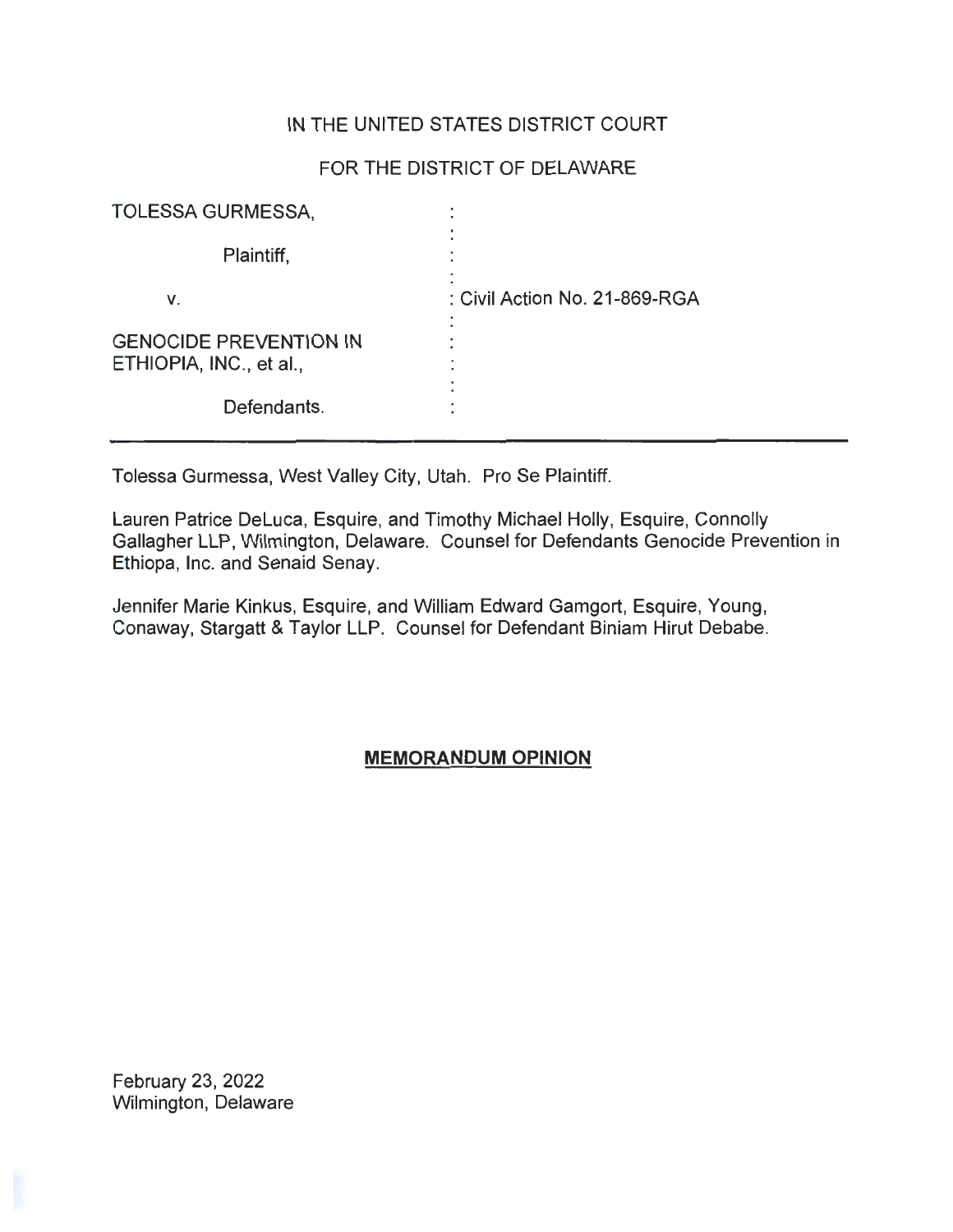District Judge:

Plaintiff Tolessa Gurmessa, who proceeds pro se, filed this action on action on June 17, 2021. (D.I. 1). The Court has jurisdiction pursuant to 28 U.S.C. § 1332. Before the Court are Defendants' motions to dismiss, Defendant Biniam Hirut Debabe's motion for leave to file an amended motion to dismiss, and Plaintiff's responsive letter construed as a motion to voluntarily dismiss Debabe. (D.I. 8, 12, 17, 24). Briefing is complete.

### I. **BACKGROUND**

Plaintiff alleges defamation by Defendants on April 10, 2021 , when "Defendants' letter to Plaintiff's employer and coworkers, falsely accused him of serious crimes. It also operates to accuse Plaintiff of committing crimes under Delaware law, as well as the law of numerous other states, in that it effectively states that Plaintiff openly supports genocide, glorifies torture, lynching, massacre, ethnic cleansing." (D.I. 1 at **T** 17; see D.I. 1-1 at 2-4). Plaintiff alleges there is "absolutely no basis to support or make these serious accusations," and the statements are "false and defamatory." (Id.). Plaintiff alleges Defendants sent the letter to at least seven of Plaintiff's coworkers; Defendants knew that the false and disparaging statements would be read by Plaintiff's coworkers; and Plaintiff would be subjected to termination of his employment as the letter urged the "VA to reassess his fitness to work for a government's organization treating and carrying patriots fighting for freedom and against terrorists." (Id.). Plaintiff alleges that the false statements are defamation per se because the statements charged him with supporting serious crimes against humanity and committing crimes under the law. (Id. at **T** 20). Plaintiff seeks compensatory and punitive damages.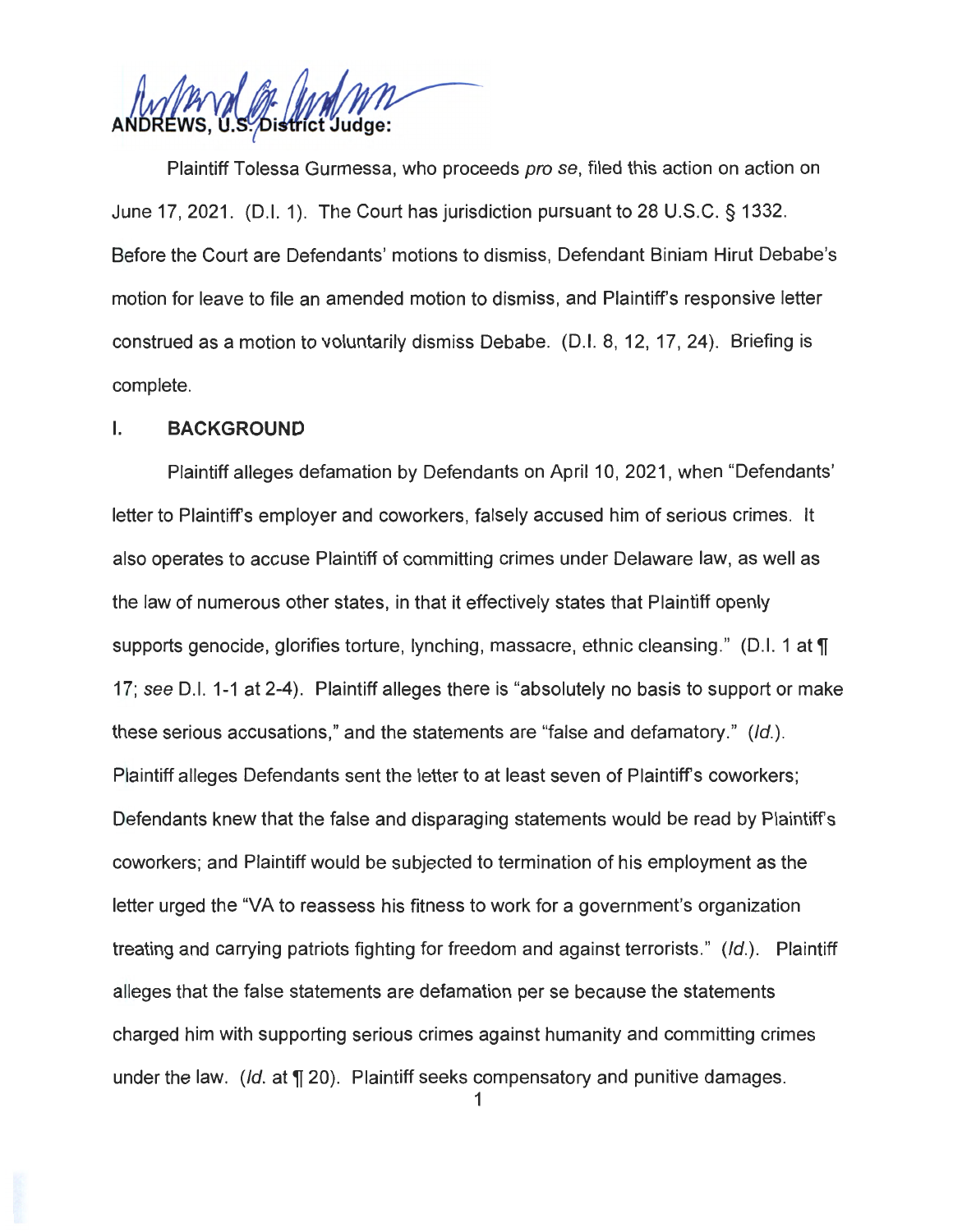All Defendants move to dismiss.<sup>1</sup> (D.I. 8, 12). Debabe filed a motion for leave to file an amended motion to dismiss and, in response, Plaintiff filed a letter motion to voluntarily dismiss without prejudice the claims against Debabe. (D.I. 17, 24). Defendants Genocide Prevention in Ethiopa, Inc. and Senaid Senay move for dismissal pursuant to Fed. R. Civ. P.12(b)(2) and 12(b)(6) on the grounds that this Court lacks personal jurisdiction over Senay and the Complaint fails to state a defamation claim.

#### II. **LEGAL STANDARDS**

#### **A. Rule 12(b)(2)**

Pursuant to Rule 12(b)(2) of the Federal Rules of Civil Procedure, the Court may dismiss a suit for lack of jurisdiction over the person. Although Rule 8 does not require a plaintiff to set forth in the complaint "the grounds upon which the court has personal jurisdiction over the defendant," Hansen v. Neumueller GmbH, 163 F.R.D. 471, 474 (D. Del. 1995), "once a defendant has raised a jurisdictional defense, a plaintiff bears the burden of proving by affidavits or other competent evidence that jurisdiction is proper." Dayhoff Inc. v. H.J. Heinz Co., 86 F.3d 1287, 1302 (3d Cir. 1996). If the district court does not hold an evidentiary hearing, the court should resolve any factual disputes in the plaintiffs favor and should deny the motion if the plaintiffs evidence establishes "a prima facie case of personal jurisdiction." Eurofins Pharma US Holdings v. BioAlliance Pharma SA, 623 F.3d 147, 155 (3d Cir. 2010).

Two requirements, one statutory and one constitutional, must be satisfied for personal jurisdiction to exist over a defendant. Bell Helicopter Textron, Inc. v. C & C

<sup>&</sup>lt;sup>1</sup> Biniam Hirut Debabe's motion was filed when he proceeded *prose*. He has since retained counsel.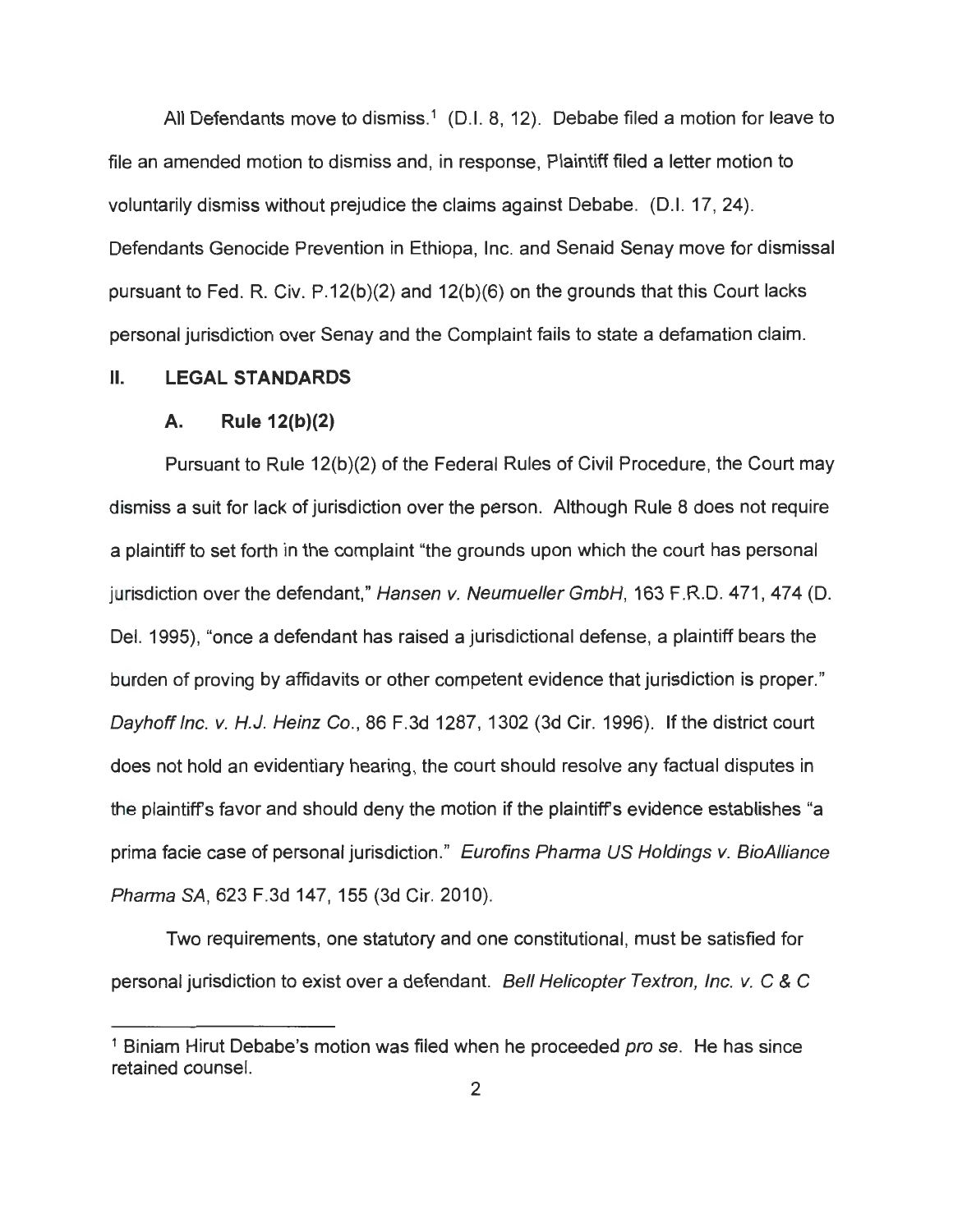Helicopter Sales, Inc., 295 F. Supp. 2d 400, 403 (D. Del. 2002). "First, a federal district court may assert personal jurisdiction over a nonresident of the state in which the court sits to the extent authorized by the law of that state." Id. (citing Fed. R. Civ. P.  $4(e)$ ). The Court must, therefore, determine whether there is a statutory basis for jurisdiction under the Delaware long-arm statute. Id. (citing 10 Del. C. § 3104(c)). "Second, because the exercise of jurisdiction must also comport with the Due Process Clause of the United States Constitution, the Court must determine if an exercise of jurisdiction violates [Defendant's] constitutional right to due process." Id. (citing International Shoe Co. v. Washington, 326 U.S. 310 (1945)).

"Once a jurisdictional defense has been raised , the plaintiff bears the burden of establishing with reasonable particularity that sufficient minimum contacts have occurred between the defendant and the forum state to support jurisdiction." Id. (citing Provident Nat'l Bank v. California Fed. Sav. & Loan Ass'n, 819 F.2d 434, 437 (3d Cir. 1987). Plaintiff may establish jurisdictional facts through sworn affidavits or other competent evidence. See Time Share Vacation Club v. Atlantic Resorts, Ltd., 735 F.2d 61 , 66 n.9 (3d Cir. 1984).

Plaintiff must demonstrate either specific or general jurisdiction. Specific jurisdiction arises when the particular cause of action arose from Defendant's activities within the forum state. In contrast, general jurisdiction does not require Defendant's connections be related to the particular cause of action, but that Defendants have continuous or systematic contacts with the forum state. American Bio Medica Corp. v. Peninsula Drug Analysis Co, Inc., 1999 WL 615175 (D. Del. 1999). "[A]t no point may a plaintiff rely on the bare pleadings alone in order to withstand a defendant's Rule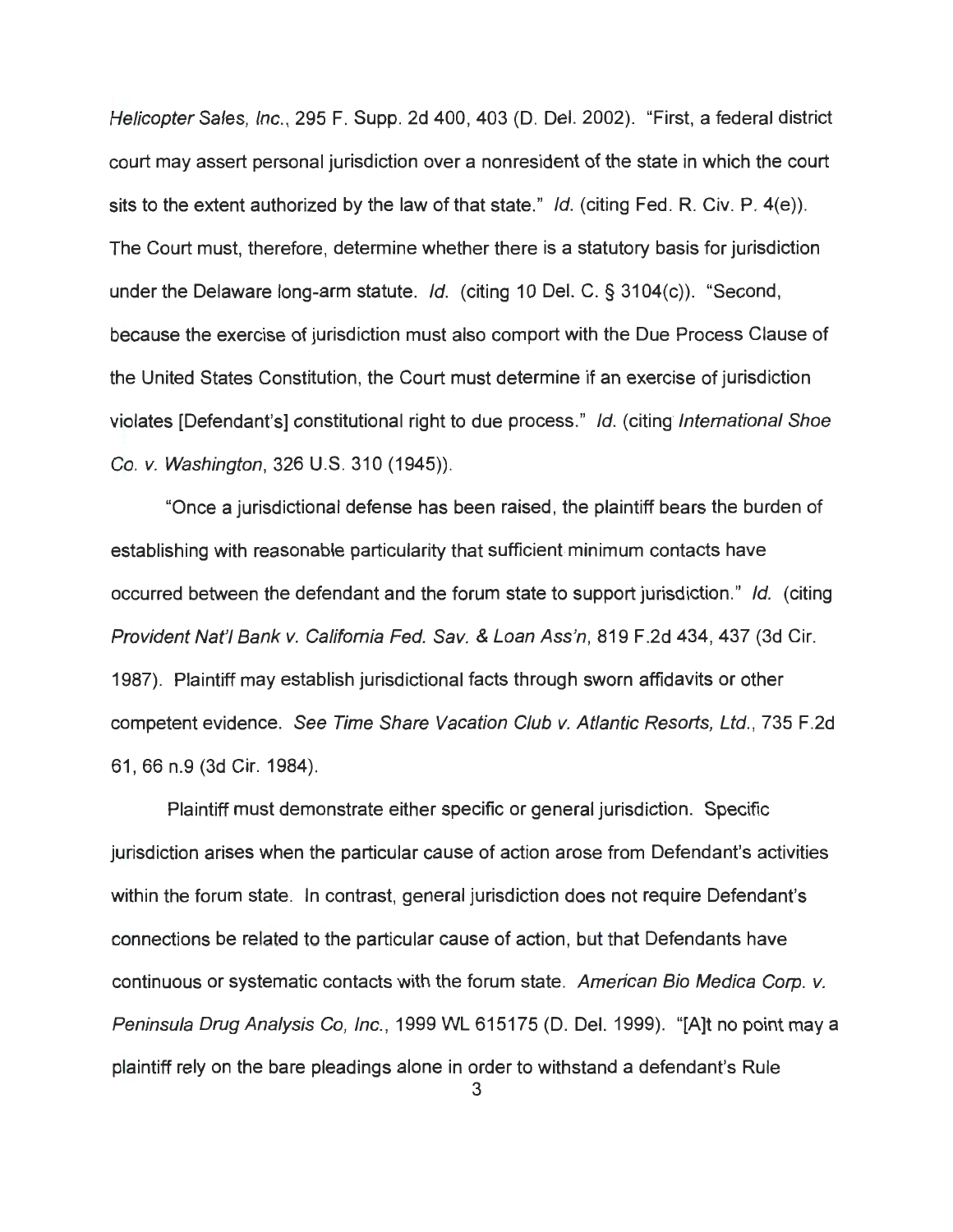12(b)(2) motion to dismiss for lack of in personam jurisdiction." Id. Plaintiff is required to respond to a Rule 12(b)(2) motion to dismiss for lack of personal jurisdiction with actual proof, not mere allegations. Id. See also Hurley v. Cancun Playa Oasis ln'tl Hotels, 1999 WL 718556, at \*1 (E.D. Pa. Aug. 31, 1999) (stating that "[g]eneral averments in an unverified complaint or response without the support of sworn affidavits or other competent evidence are insufficient to establish jurisdictional facts").

### **B. Rule 12(b)(6)**

In reviewing a motion filed under Fed. R. Civ. P. 12(b)(6), the Court must accept all factual allegations in a complaint as true and take them in the light most favorable to plaintiff. See Erickson v. Pardus, 551 U.S. 89, 94 (2007). Because Plaintiff proceeds pro se, his pleading is liberally construed and his complaint, "however inartfully pleaded, must be held to less stringent standards than formal pleadings drafted by lawyers." Id. A court may consider the pleadings, public record, orders, exhibits attached to the complaint, and documents incorporated into the complaint by reference. Tellabs, Inc. v. Makar Issues & Rights, Ltd. , 551 U.S. 308, 322 (2007). A Rule 12(b)(6) motion may be granted only if, accepting the well-pleaded allegations in the complaint as true and viewing them in the light most favorable to the complainant, a court concludes that those allegations "could not raise a claim of entitlement to relief." Bell Atl. Corp. v. Twombly, 550 U.S. **544,** 558 (2007).

"Though 'detailed factual allegations' are not required, a complaint must do more than simply provide 'labels and conclusions' or 'a formulaic recitation of the elements of a cause of action."' Davis v. Abington Mem'I Hosp., 765 F.3d 236, 241 (3d Cir. 2014) (quoting Twombly, 550 U.S. at 555). I am "not required to credit bald assertions or legal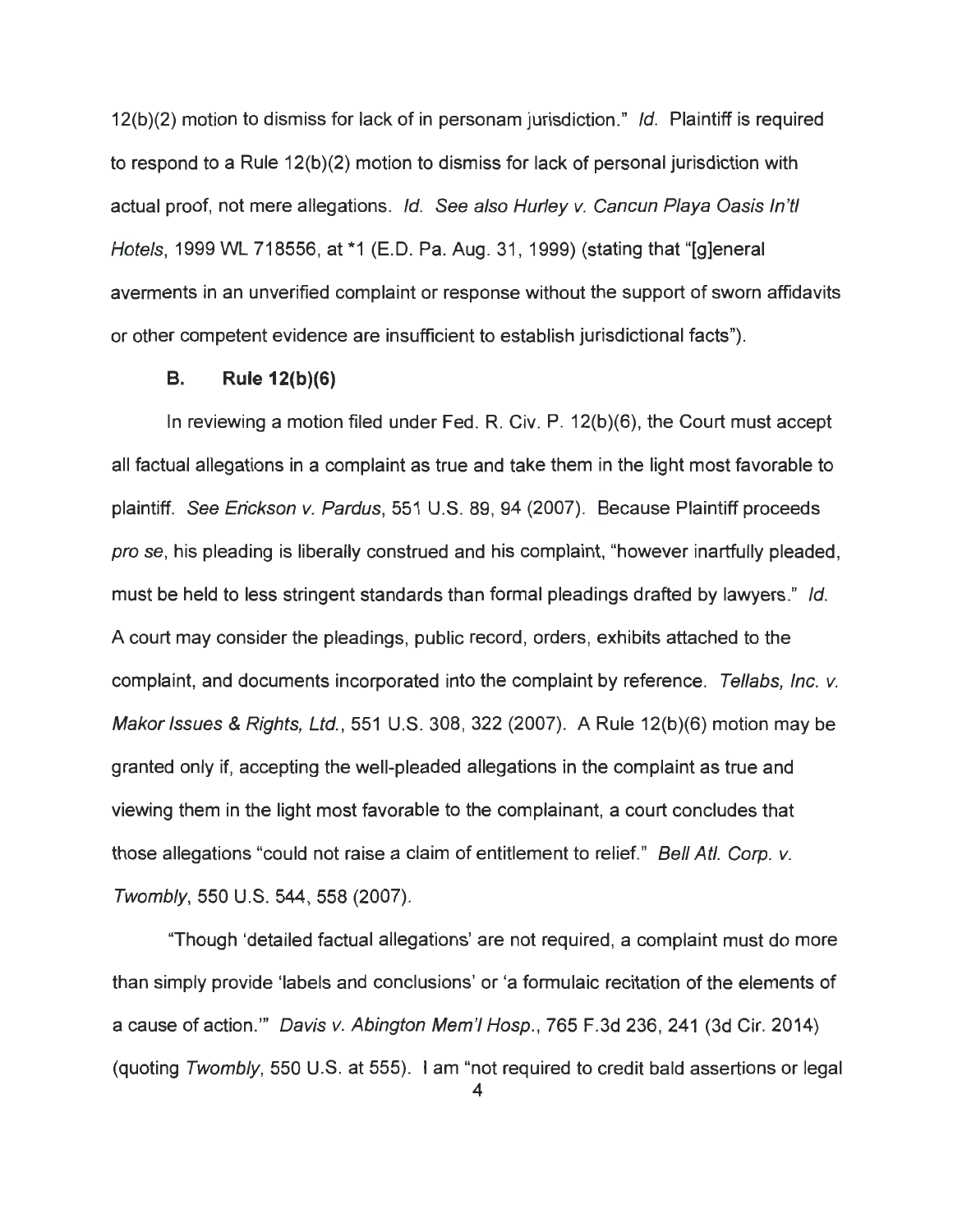conclusions improperly alleged in the complaint." In re Rockefeller Ctr. Props., Inc. Sec. Litig., 311 F.3d 198, 216 (3d Cir. 2002). A complaint may not be dismissed, however, "for imperfect statement of the legal theory supporting the claim asserted." Johnson v. City of Shelby, 574 U.S. 10, 11 (2014).

A complainant must plead facts sufficient to show that a claim has "substantive plausibility." Id. at 347. That plausibility must be found on the face of the complaint. Ashcroft v. Iqbal, 556 U.S. 662, 678 (2009). "A claim has facial plausibility when the [complainant] pleads factual content that allows the court to draw the reasonable inference that the [accused] is liable for the misconduct alleged." Id. Deciding whether a claim is plausible will be a "context-specific task that requires the reviewing court to draw on its judicial experience and common sense." Id. at 679.

"In deciding motions to dismiss pursuant to Rule 12(b)(6), courts generally consider only the allegations in the complaint, exhibits attached to the complaint, matters of public record, and documents that form the basis of a claim. A document forms the basis of a claim if the document is 'integral to or explicitly relied upon in the complaint.' The purpose of this rule is to avoid the situation where a plaintiff with a legally deficient claim that is based on a particular document can avoid dismissal of that claim by failing to attach the relied upon document. Further, considering such a document is not unfair to a plaintiff because, by relying on the document, the plaintiff is on notice that the document will be considered." Lum v. Bank of Am., 361 F.3d 217 n.3 (3d Cir. 2004) (internal citations omitted); see also In re Burlington Coat Factory Sec. Litig., 114 F.3d 1410, 1426 (3d Cir. 1997).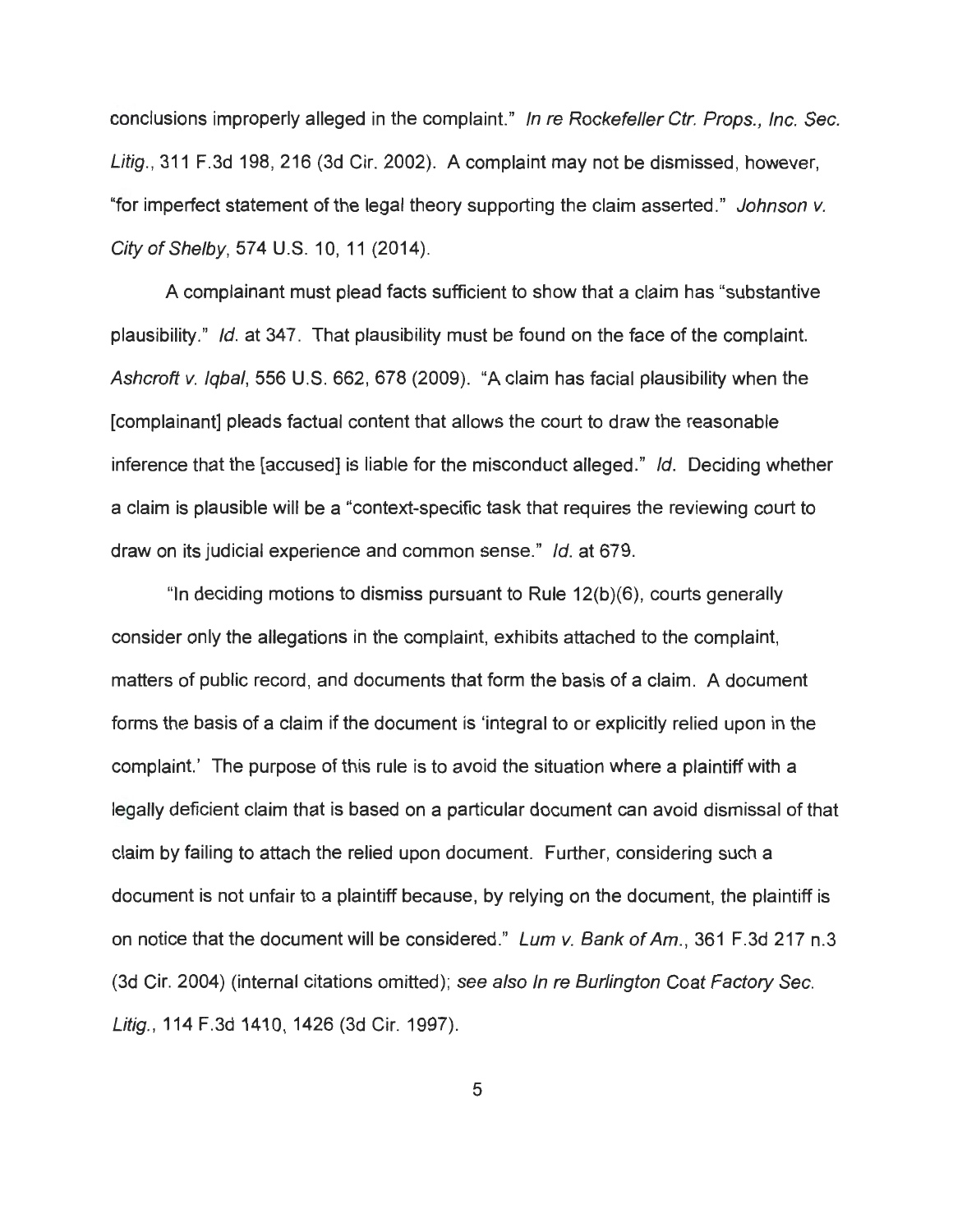#### Ill. **DISCUSSION**

#### **A. Dismissal of Debabe**

Debabe filed a *pro se* motion to dismiss. (D.I. 8). He retained counsel who filed a motion for leave to file an amended motion to dismiss. (D.I. 17). In response, Plaintiff wrote a letter to the Court that states, "In light of the motion to dismiss filed by codefendants Genocide Prevention in Ethiopa Inc. and Senait Senay [], I have changed my mind regarding the dismissal of Mr. Debabe from this action." (D.I. 14 at 1). Plaintiff goes on to state that he does not "strongly object" to Debabe's dismissal from this action and he reserves the right to add him back as a defendant if his involvement is discovered. (/d.). Debabe replies that he does not object to his dismissal without prejudice. (D.I. 29). I construe the responsive letter (D.I. 14) as a motion to voluntarily dismiss Debabe pursuant to Fed. R. Civ. P. 41 .

Accordingly, Debabe's motion to dismiss and motion for leave to file an amended motion to dismiss will be dismissed as moot. Plaintiff's responsive letter, construed as a motion to voluntarily dismiss pursuant to Fed. R. Civ. P. 41 , will be granted.

### **B. Personal Jurisdiction**

Senay and Genocide Prevention move to dismiss Senay on the grounds that this Court lacks personal jurisdiction over Senay. They argue that the Complaint lacks facts to support a claim of minimum contacts to satisfy Delaware's long arm statute or due process as there are no allegations that Senay had any contact with Delaware. Plaintiff responds that Senay is/was the agent, principal, stakeholder and/or alter ego of Genocide Prevention and that this Court also has personal jurisdiction over Senay under 10 Del. C. § 3104(c)(4). Plaintiff states that Senay has possibly transacted and/or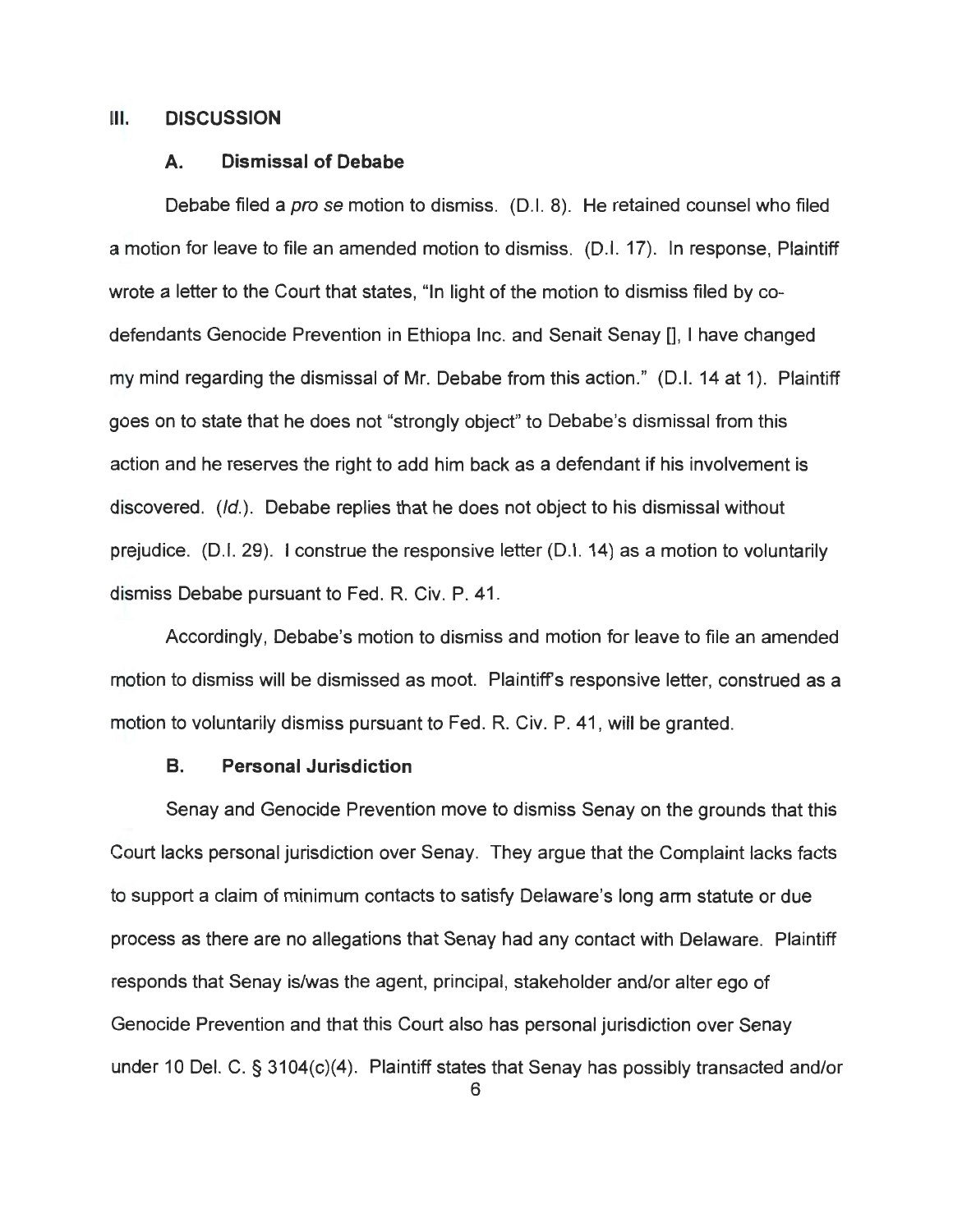done business in the State of Delaware. (0.1. 26 at 4-6). Plaintiff states that Senay is possibly the sole officer of Genocide Prevention, which Plaintiff asserts would establish personal jurisdiction under Delaware's officer consent statute, 10 Del. C § 3114. (Id. at 6-9). He also seeks jurisdictional discovery. (Id. at 17).

This Court may permit "jurisdictional discovery" unless Plaintiffs jurisdictional claims appear "'clearly frivolous."' Toys "R" Us, Inc. v. Step Two, S.A. , 318 F.3d 446, 456 (3d Cir.2003) (quoting Massachusetts School of Law at Andover, Inc. v. American Bar Ass'n, 107 F.3d 1026, 1042 (3d Cir.1997)). If "a plaintiff presents factual allegations that suggest 'with reasonable particularity' the possible existence of the requisite 'contacts between [the party] and the forum state,' the plaintiffs right to conduct jurisdictional discovery [must] be sustained." Id. (internal citation omitted). Jurisdictional discovery should not serve as "a fishing expedition" into the underlying merits, all while "under the guise of jurisdictional discovery." LaSala v. Marfin Popular Bank Public Co., Ltd. , 410 F. App'x 474, 478 (3d Cir.2011).

Upon review of the filings, it is clear there is a real question regarding Senay's status as a corporate officer of Genocide Prevention. Accordingly, the Court finds that limited jurisdictional discovery is appropriate. Defendants' motion to dismiss Senay for lack of jurisdiction will be denied without prejudice to renew.

### **C. Defamation**

Defendants seek dismissal on the grounds that the Complaint fails to state a defamation claim. The tort of defamation is composed of two torts: libel, which is written defamation, and slander, which is oral defamation. Spence v. Funk, 396 A.2d 967, 970 (Del. 1978). The elements of defamation are: (1) a defamatory communication; (2)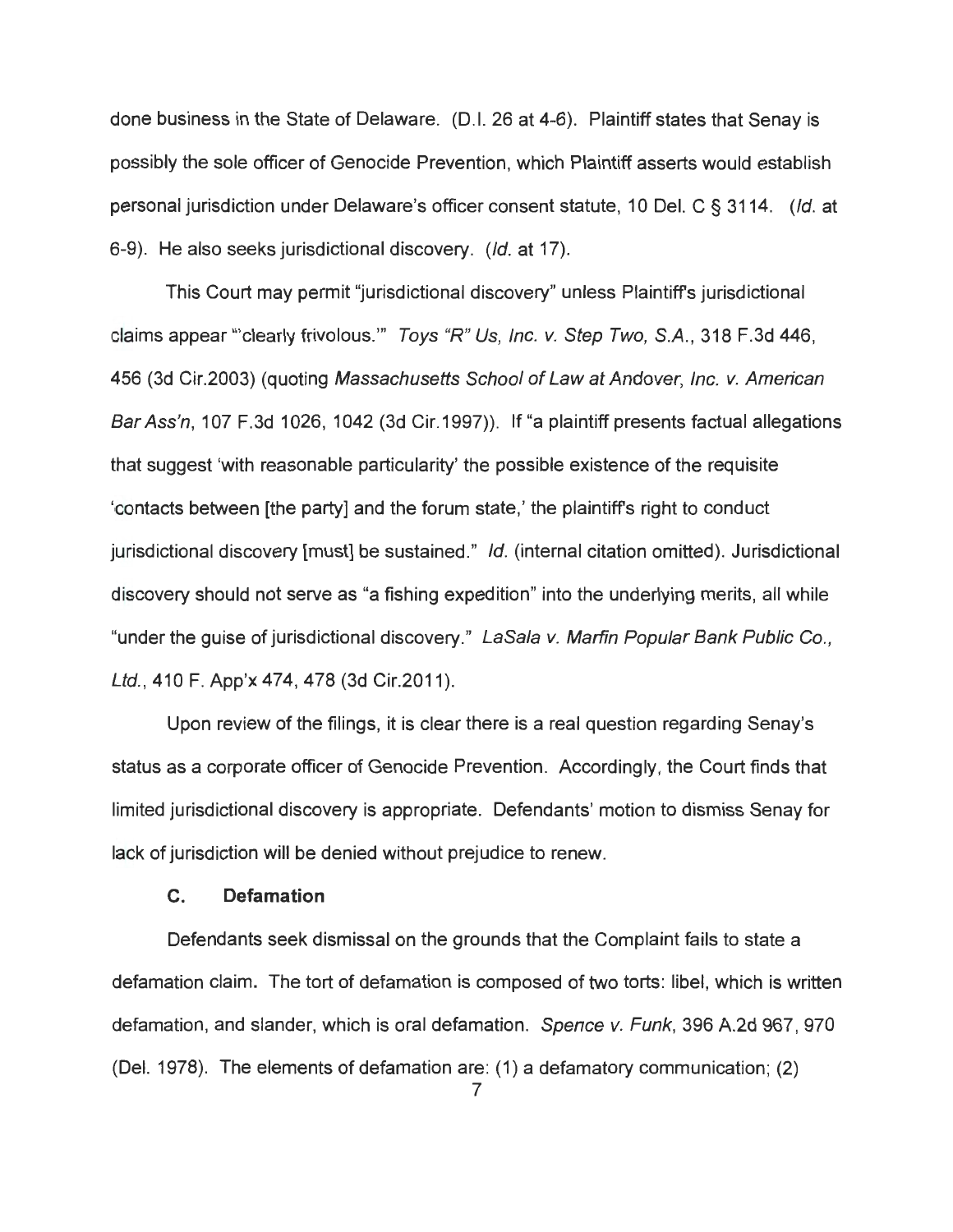publication; (3) the communication refers to the plaintiff; (4) a third party's understanding of the communication's defamatory character; and (5) injury. Clouser v. Doherty, 175 A3d 86, 2017 WL 3947404, at \*7 (Del. 2017). A defamatory communication is one that tends to injure a person's reputation. See Orthopaedic Assocs. of S. Delaware, P.A. v. Pfaff, 2018 WL 822020, at \*5 n.30 (Del. Super. Ct. Feb. 9, 2018) (citing Black's Law Dictionary 480 (9th ed. 2009)).

Once a plaintiff establishes a prima facie case, a defendant may plead the truth of the alleged defamatory statements as a defense. (Id.). "Under Delaware law there is no liability for defamation when a statement is determined to be true." Holmes v. The News Journal Co., 2015 WL 1893150, at \*3 (Del. Super. Apr. 20, 2015) (citing Riley v. Moyed, 529 A.2d 248, 253 (Del. 1987)). No defamation has occurred where a statement is no more damaging to plaintiffs reputation in the mind of the average person than a truthful statement would have been. Ramunno v. Cawley, 705 A.2d 1029, 1035 (Del. 1998).

Defendants argue that dismissal is appropriate because the letter at issue is not defamatory since the statements contained in the letter are protected expressions of opinion. They argue that the Complaint's allegations misrepresent what the letter actually says as the Complaint alleges that the letter accuses Plaintiff of committing crimes and the letter does not make such accusations. Plaintiff does not dispute making social media posts "to criticize public officials and comment on social issues of the day" (D.I. 26 at  $\P$  27), and he urges that his comments do not rise to the level of support for crimes against humanity. He also argues that Defendants acted with malice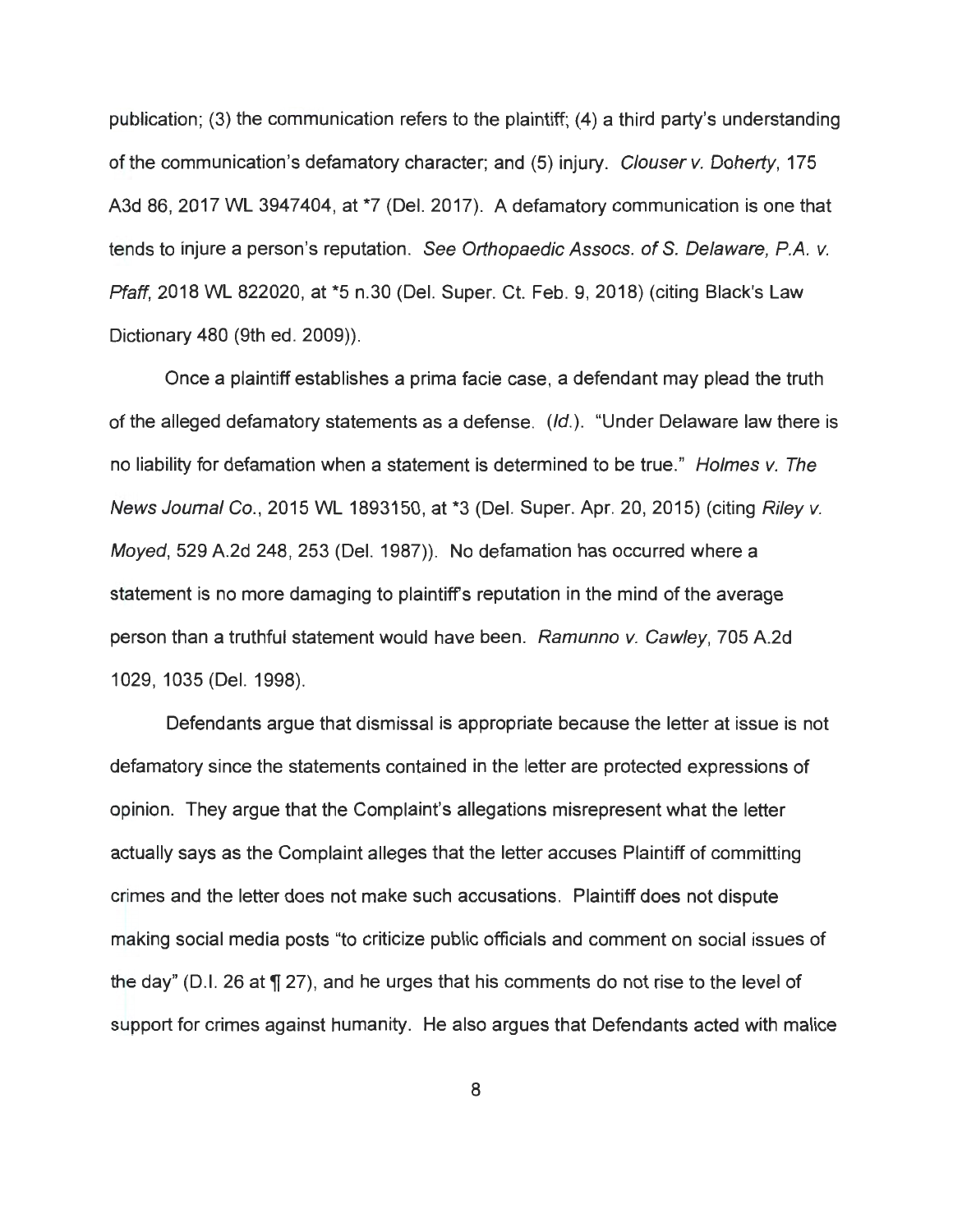since the letter asks Plaintiff's employer "to reassess his fitness to work for [the VA] treating and carrying patriots fighting for freedom and against terrorists." (D.1.1-1 at 4).

The First Amendment of the United States Constitution generally protects expressions of opinion. See Kanaga v. Gannett Co., 687 A.2d 173, 177 (Del. 1996). This does not mean that there is a "wholesale defamation exemption for anything that might be labeled opinion." Id. (quoting Milkovich v. Lorain Journal Co., 497 U.S. 1, 18 (1990)). Rather, the touchstone is whether "an ordinary reader of the statement" would regard the statement as an expression of opinion. Riley v. Moyed, 529 A.2d at 251.

Although pure statements of opinion are not actionable, an opinion "may often imply an assertion of objective fact and, if the implied fact may be found to be false, the trier of fact may find the plaintiff to have been libeled." Kanaga v. Gannett Co., 687 A.2d at 177. Therefore, the issue is whether "the entire context of the published statements, considered from the viewpoint of the average reader, may imply a false assertion of fact." Id. at 179.

The letter contains Defendants' opinions that Plaintiff lacks moral principles and character, but also contains many stated and implied defamatory facts as the basis of that opinion. For example, an average reader may infer that Plaintiff supports genocide in Ethiopia. On this topic, Plaintiff claims the letter omitted important facts , including that he has been speaking out against genocide on social media. (D.I. 1 at  $\mathbb{II}$  24, 25, 35). The Delaware Supreme Court has stated , "Even if the speaker states the facts upon which he bases his opinion, if those facts are either incorrect or incomplete, or if his assessment of them is erroneous, the statement may still imply a false assertion of fact." Id. at 177 (quoting Milkovich v. Lorain Journal Co., 497 U.S. at 18-19). The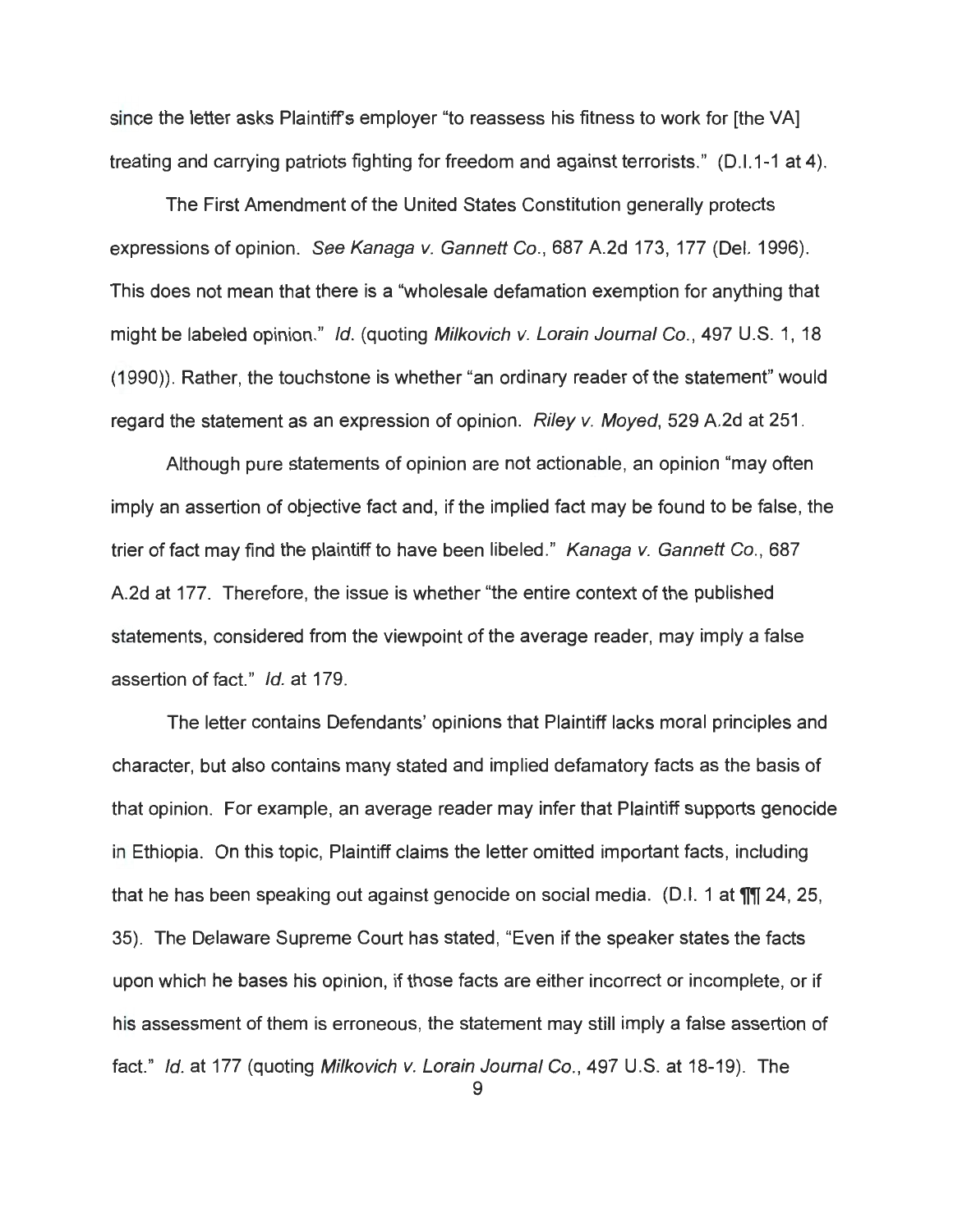Delaware Supreme Court has also stated that "the better rule does not distinguish between indirect and direct, or incomplete and complete libels, so long as the defamation is susceptible to proof." Spence v. Funk, 396 A.2d at 972. After drawing all inferences in favor of Plaintiff, I find that dismissal is not appropriate on the ground that the statements are non-actionable opinions because the ordinary reader could infer the existence of facts which are capable of being proved true or false.

Accordingly, Defendants' motion to dismiss the defamation claim will be denied.

## **IV. CONCLUSION**

For the above reasons, the Court will: (1) dismiss as moot Defendant Biniam Hirut Debabe's motion to dismiss; (2) deny Defendants Genocide Prevention in Ethiopa lnc.'s and Senait Senay's motion to dismiss; (3) allow the parties to conduct limited jurisdictional discovery; (4) dismiss as moot Defendant Biniam Hirut Debabe's motion for leave to file an amended motion to dismiss; and (5) grant Plaintiffs motion to voluntarily dismiss without prejudice Defendant Biniam Hirut Debabe pursuant to Fed. **R. Civ.** P. 41 .

An appropriate order will be entered.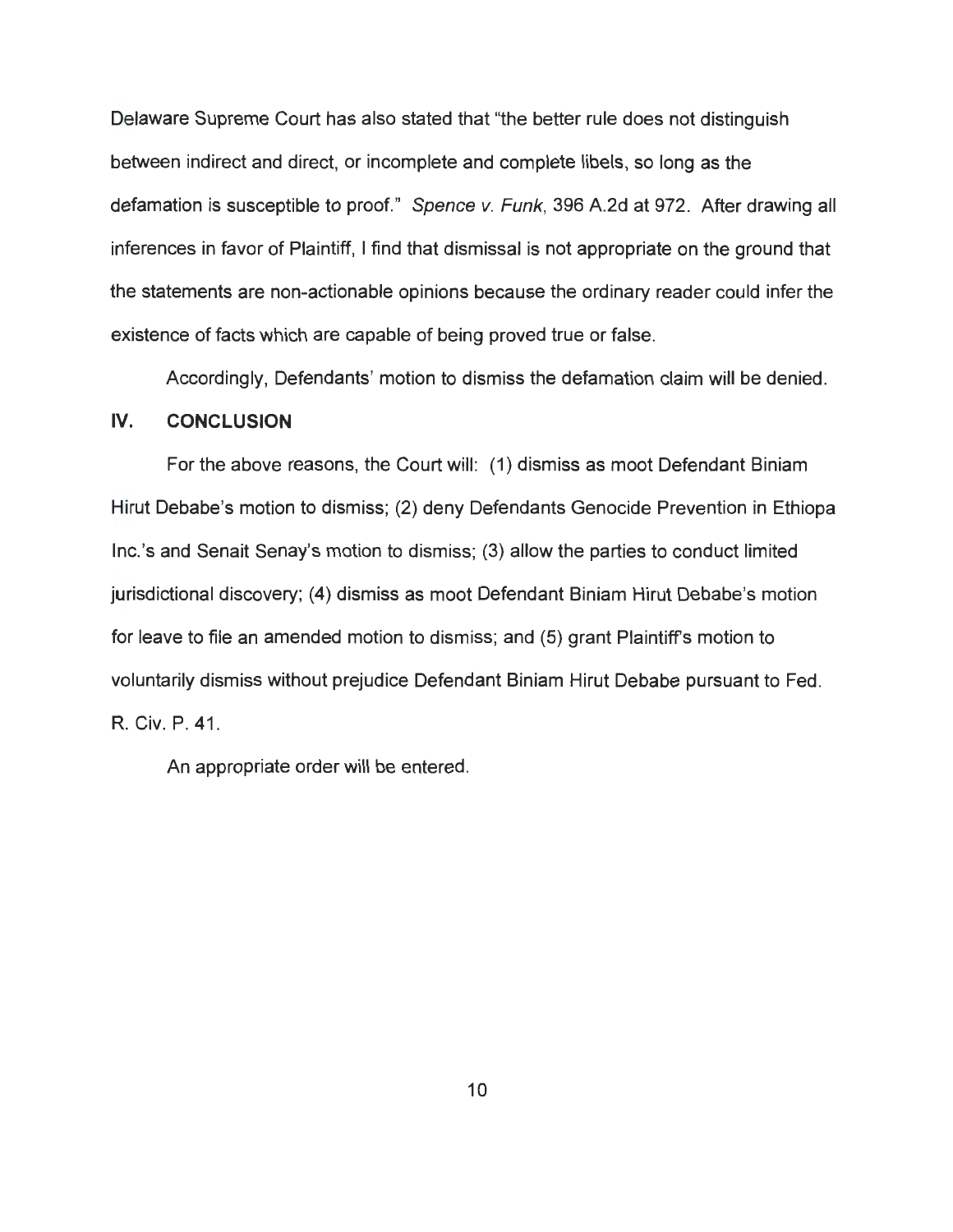## IN THE UNITED STATES DISTRICT COURT

## FOR THE DISTRICT OF DELAWARE

| <b>TOLESSA GURMESSA,</b>                                 |                               |
|----------------------------------------------------------|-------------------------------|
| Plaintiff,                                               |                               |
| V.                                                       | : Civil Action No. 21-869-RGA |
| <b>GENOCIDE PREVENTION IN</b><br>ETHIOPIA, INC., et al., |                               |
| Defendants.                                              |                               |

~ **ORDER** 

At Wilmington this 23 day of February, 2022 for the reasons set forth in the memorandum opinion issued this date;

IT IS ORDERED that:

1. Defendant Biniam Hirut Debabe's motion to dismiss (0.1. 8) is **DISMISSED**  as moot.

2. Defendants Genocide Prevention in Ethiopa lnc.'s and Senait Senay's motion to dismiss under Fed. R. Civ. P. 12(b)(6) (0.1. 12) is **DENIED** and under Fed. R. Civ. P. 12(b)(2) (0.1. 12) is **DENIED** without prejudice to renew.

3. The parties may conduct limited jurisdictional discovery to be completed on or before May 6, 2022.

4. Defendant Biniam Hirut Debabe's motion for leave to file an amended motion to dismiss (D.I. 17) is **DISMISSED** as moot.